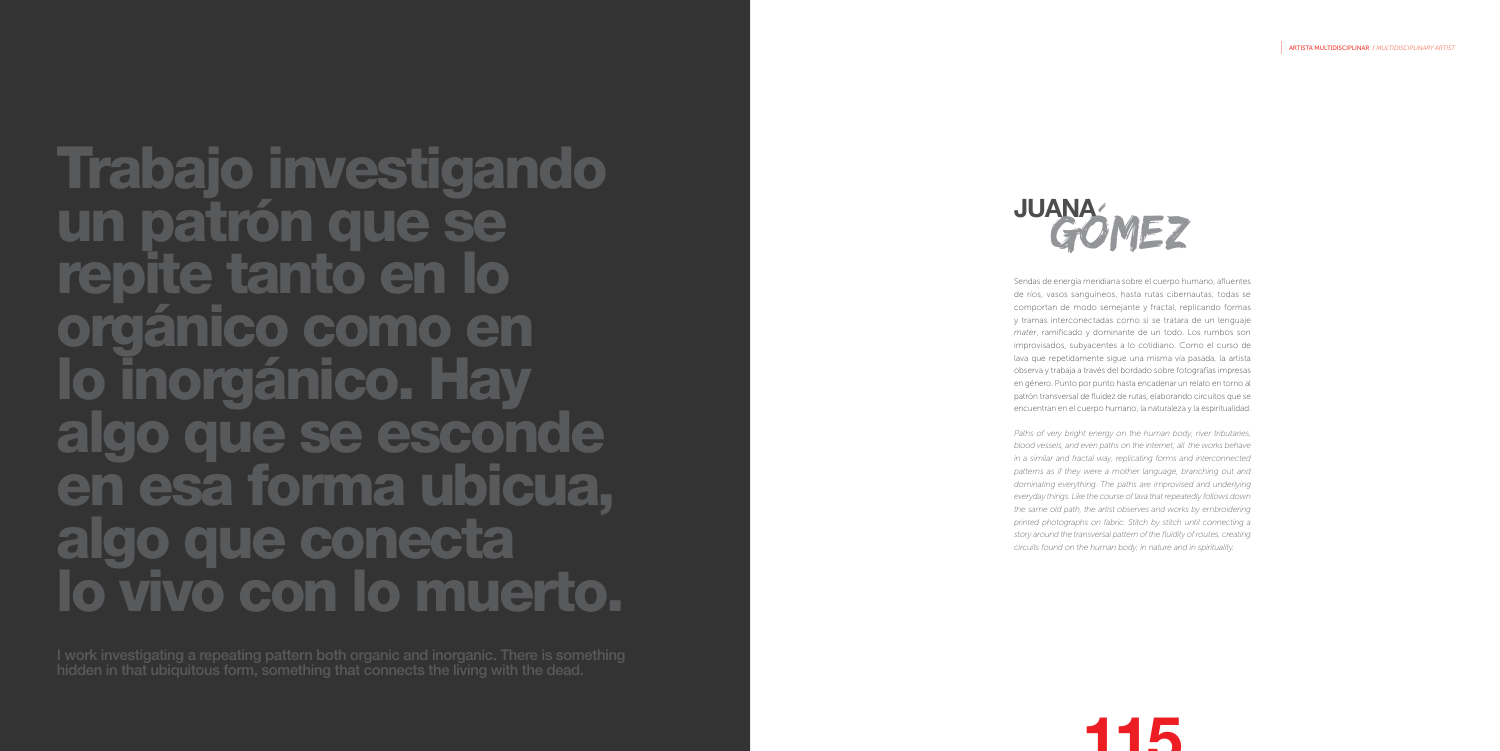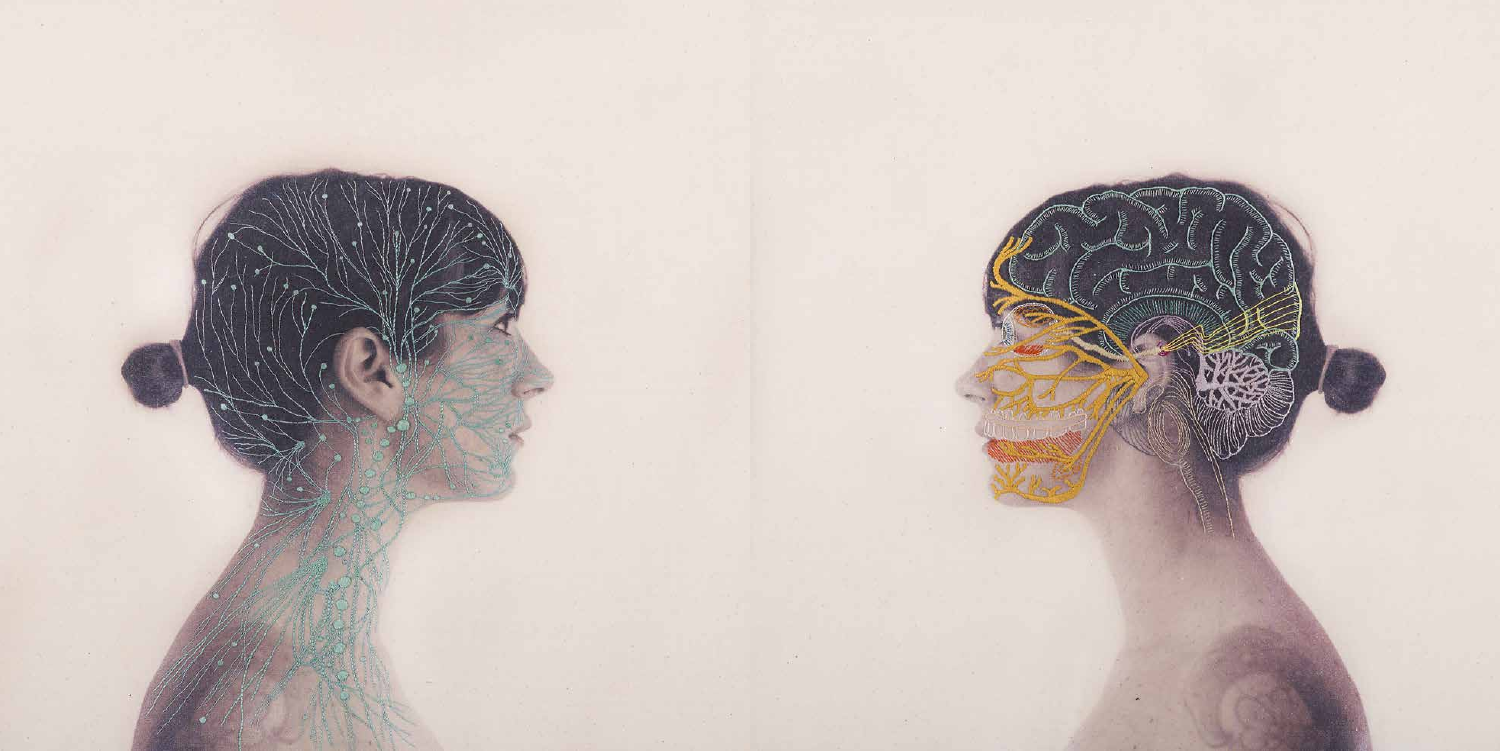

Constructual 4 (diptico), 2015, bordado a mano sobre fotografía impresa en tela, 58 x 45 cm. | Trigémino, 2015, bordado a mano, 30 x 34,5 cm. | Constructual 3 (pulmones), 2015, bordado a mano sobre fotografía<br>impresa en te